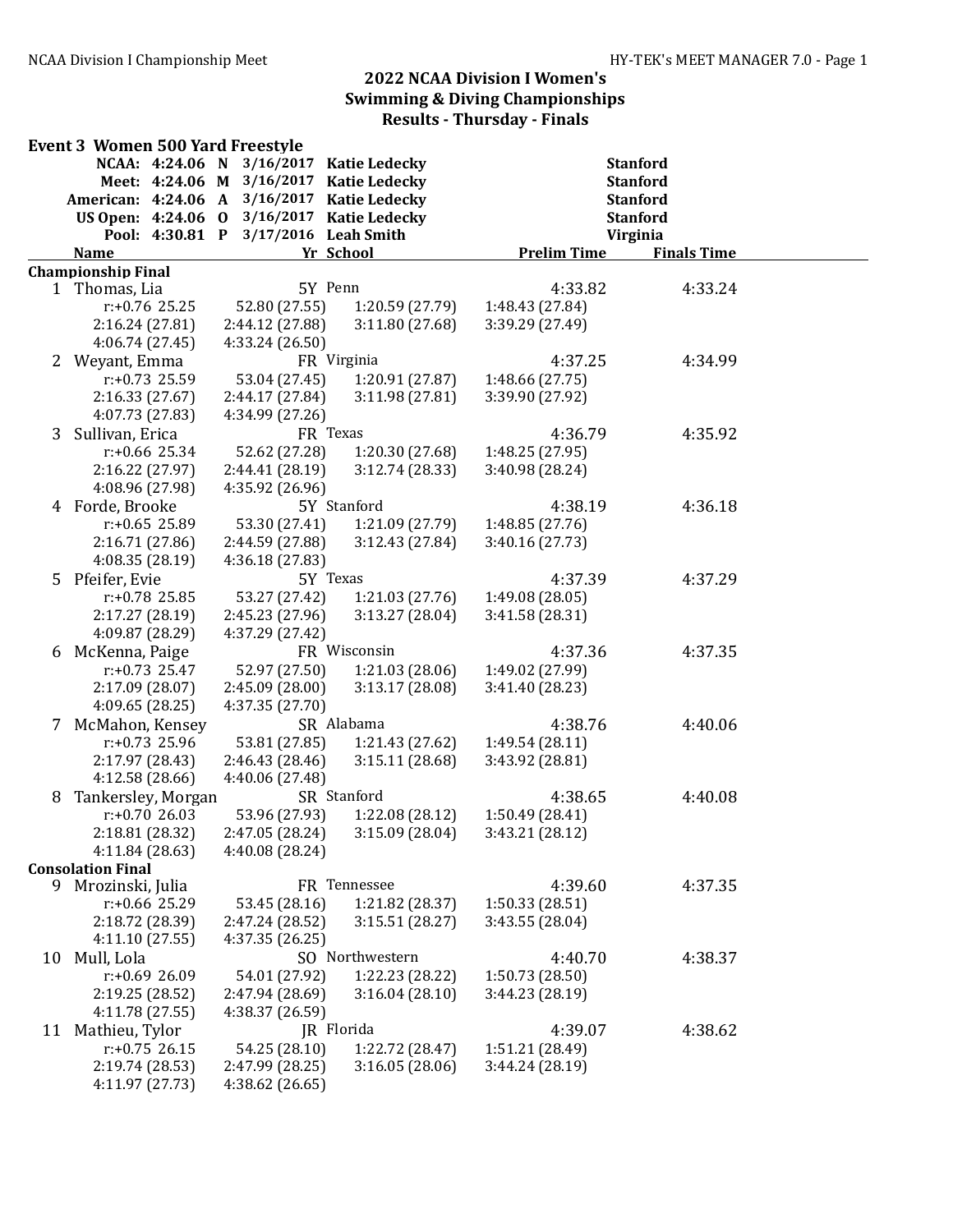#### Consolation Final ... (Event 3 Women 500 Yard Freestyle) Name **The School Prelim Time Prelim Time Pinals Time** 12 Coetzee, Dune FR Georgia 4:40.24 4:38.78 r:+0.73 25.67 53.62 (27.95) 1:21.89 (28.27) 1:50.22 (28.33) 2:18.69 (28.47) 2:46.91 (28.22) 3:15.44 (28.53) 3:43.85 (28.41) 4:11.72 (27.87) 4:38.78 (27.06) 13 Laning, Erica 5Y Arizona St 4:40.70 4:38.90 r:+0.73 25.84 53.34 (27.50) 1:21.33 (27.99) 1:49.54 (28.21) 2:17.98 (28.44) 2:46.43 (28.45) 3:15.17 (28.74) 3:43.78 (28.61) 4:11.97 (28.19) 4:38.90 (26.93) 14 Nordin, Emma 5Y Arizona St 4:40.78 4:39.17 r:+0.70 26.13 54.06 (27.93) 1:22.28 (28.22) 1:50.59 (28.31) 2:19.03 (28.44) 2:47.49 (28.46) 3:15.48 (27.99) 3:43.36 (27.88) 4:11.43 (28.07) 4:39.17 (27.74) 15 Donohoe, Madelyn JR Virginia 4:39.61 4:40.49 r:+0.64 26.23 54.37 (28.14) 1:22.71 (28.34) 1:51.21 (28.50) 2:19.69 (28.48) 2:48.10 (28.41) 3:16.44 (28.34) 3:45.16 (28.72) 4:13.24 (28.08) 4:40.49 (27.25) 16 McCulloh, Abigail FR Georgia 4:40.58 4:41.17 r:+0.67 26.20 54.57 (28.37) 1:22.97 (28.40) 1:51.44 (28.47) 2:20.06 (28.62) 2:48.68 (28.62) 3:17.22 (28.54) 3:45.78 (28.56) 4:14.02 (28.24) 4:41.17 (27.15) Event 4 Women 200 Yard IM NCAA: 1:50.08 N 3/17/2022 Alex Walsh Virginia Meet: 1:50.08 M 3/17/2022 Alex Walsh Virginia American: 1:50.08 A 3/17/2022 Alex Walsh Virginia US Open: 1:50.08 O 3/17/2022 Alex Walsh Virginia Pool: 1:50.08 P 3/17/2022 Alex Walsh Virginia Name Yr School Prelim Time Finals Time Championship Final 1 Walsh, Alex SQ Virginia 1:53.00 1:50.08N r:+0.73 23.95 51.45 (27.50) 1:23.09 (31.64) 1:50.08 (26.99) 2 Huske, Torri **FR Stanford** 1:54.05 1:51.81 r:+0.61 23.87 51.39 (27.52) 1:24.12 (32.73) 1:51.81 (27.69) 3 Ivey, Isabel SR California 1:54.49 1:53.02 r:+0.72 23.97 51.78 (27.81) 1:25.49 (33.71) 1:53.02 (27.53) 4 Hartman, Zoie JR Georgia 1:54.50 1:53.15 r:+0.74 25.57 53.37 (27.80) 1:25.76 (32.39) 1:53.15 (27.39) 5 Pash, Kelly JR Texas 1:54.18 1:53.31<br>  $r: +0.70$  24.53 52.48 (27.95) 1:26.10 (33.62) 1:53.31 (27.21) r:+0.70 24.53 52.48 (27.95) 1:26.10 (33.62) 1:53.31 (27.21) 6 Foley, Sally SO Duke 1:54.57 1:54.38 r:+0.66 25.08 54.68 (29.60) 1:27.15 (32.47) 1:54.38 (27.23) 7 Hay, Abby **JR** Louisville 1:54.33 1:54.93 r:+0.70 24.45 52.99 (28.54) 1:26.94 (33.95) 1:54.93 (27.99) 8 Nelson, Ella JR Virginia 1:54.48 1:55.01 r:+0.65 25.44 54.73 (29.29) 1:27.78 (33.05) 1:55.01 (27.23) Consolation Final 9 Romano, Kristen 5Y Ohio St 1:55.47 1:54.31 r:+0.70 24.70 53.31 (28.61) 1:26.63 (33.32) 1:54.31 (27.68) 10 Bacon, Phoebe SO Wisconsin 1:55.04 1:54.39 r:+0.68 24.81 53.05 (28.24) 1:26.90 (33.85) 1:54.39 (27.49) 11 Harter, Abby SO Virginia 1:55.90 1:55.08 r:+0.69 24.81 54.00 (29.19) 1:27.47 (33.47) 1:55.08 (27.61)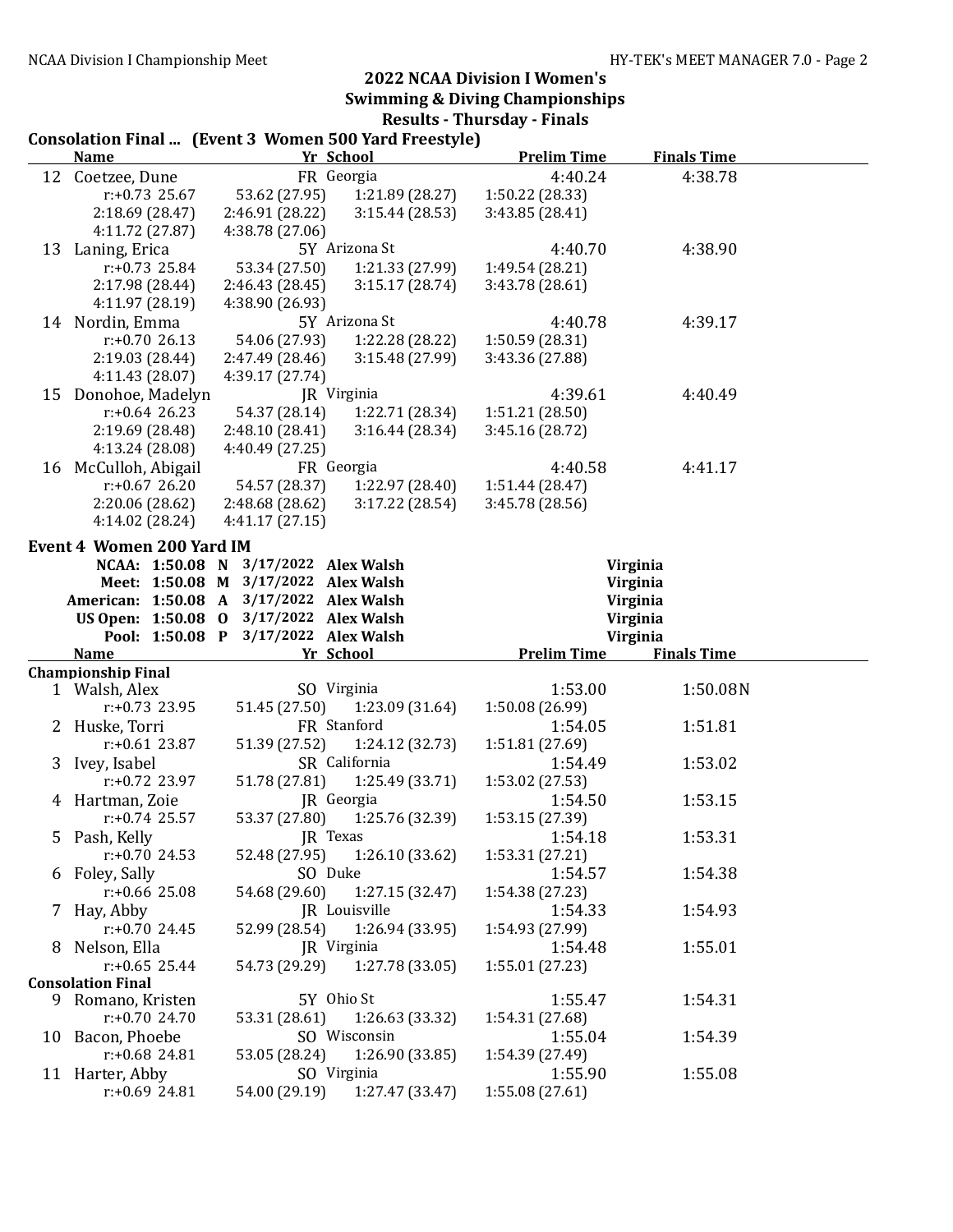| Consolation Final  (Event 4 Women 200 Yard IM) |  |               |                                 |                    |                    |  |  |
|------------------------------------------------|--|---------------|---------------------------------|--------------------|--------------------|--|--|
| <b>Name</b>                                    |  |               | Yr School                       | <b>Prelim Time</b> | <b>Finals Time</b> |  |  |
| 12 Polonsky, Leah                              |  |               | FR California                   | 1:54.77            | 1:55.13            |  |  |
| $r: +0.67$ 25.27                               |  |               | 54.29 (29.02) 1:27.07 (32.78)   | 1:55.13 (28.06)    |                    |  |  |
| 13 Looze, Mackenzie                            |  |               | SR Indiana                      | 1:55.42            | 1:55.43            |  |  |
| $r: +0.67$ 25.47                               |  | 54.98 (29.51) | 1:28.03 (33.05)                 | 1:55.43(27.40)     |                    |  |  |
| 14 Bonnett, Bailey                             |  |               | 5Y Kentucky                     | 1:55.49            | 1:56.40            |  |  |
| $r: +0.64$ 25.55                               |  | 55.32 (29.77) | 1:28.40 (33.08)                 | 1:56.40(28.00)     |                    |  |  |
| 15 Poole, Lauren                               |  |               | JR Kentucky                     | 1:55.42            | 1:56.77            |  |  |
| $r: +0.7024.92$                                |  | 54.23 (29.31) | 1:27.39(33.16)                  | 1:56.77 (29.38)    |                    |  |  |
| 16 Walshe, Ellen                               |  |               | FR Tennessee                    | 1:55.63            | 1:56.89            |  |  |
| $r: +0.65$ 25.37                               |  | 54.59 (29.22) | 1:28.51 (33.92)                 | 1:56.89 (28.38)    |                    |  |  |
| <b>Event 5 Women 50 Yard Freestyle</b>         |  |               |                                 |                    |                    |  |  |
| NCAA:                                          |  |               | 20.84 N 3/17/2022 Kate Douglass |                    | Virginia           |  |  |
| Meet:                                          |  |               | 20.84 M 3/17/2022 Kate Douglass |                    | Virginia           |  |  |
| American:                                      |  |               | 20.84 A 3/17/2022 Kate Douglass |                    | Virginia           |  |  |
| US Open:                                       |  |               | 20.84 0 3/17/2022 Kate Douglass |                    | Virginia           |  |  |
| Pool:                                          |  |               | 20.84 P 3/17/2022 Kate Douglass |                    | Virginia-VA        |  |  |
| <b>Name</b>                                    |  |               | Yr School                       | <b>Prelim Time</b> | <b>Finals Time</b> |  |  |
| <b>Championship Final</b>                      |  |               |                                 |                    |                    |  |  |
| 1 Douglass, Kate                               |  |               | JR Virginia                     | 20.87              | 20.84N             |  |  |
| $r: +0.61$ 10.09                               |  | 20.84 (10.75) |                                 |                    |                    |  |  |
| 2 Walsh, Gretchen                              |  |               | FR Virginia                     | 21.09              | 20.95              |  |  |
| $r: +0.71$ 10.14                               |  | 20.95 (10.81) |                                 |                    |                    |  |  |
| 3 MacNeil, Maggie                              |  |               | SR Michigan                     | 21.53              | 21.38              |  |  |
| $r: +0.61$ 10.28                               |  | 21.38 (11.10) |                                 |                    |                    |  |  |
| 4 Scott, Morgan                                |  |               | SR Alabama                      | 21.72              | 21.43              |  |  |
| $r: +0.66$ 10.32                               |  | 21.43 (11.11) | JR Alabama                      | 21.47              | 21.47              |  |  |
| 5 Dupre, Cora<br>$r: +0.60$ 10.40              |  | 21.47 (11.07) |                                 |                    |                    |  |  |
| 6 Countie, Grace                               |  |               | SR UNC                          | 21.53              | 21.54              |  |  |
| $r: +0.69$ 10.26                               |  | 21.54 (11.28) |                                 |                    |                    |  |  |
| 7 Berkoff, Katharine                           |  |               | JR NC State                     | 21.56              | 21.55              |  |  |
| $r: +0.66$ 10.44                               |  | 21.55 (11.11) |                                 |                    |                    |  |  |
| 8 Alons, Kylee                                 |  |               | SR NC State                     | 21.62              | 21.68              |  |  |
| $r: +0.64$ 10.45                               |  | 21.68 (11.23) |                                 |                    |                    |  |  |
| <b>Consolation Final</b>                       |  |               |                                 |                    |                    |  |  |
| 9 Albiero, Gabi                                |  |               | SO Louisville                   | 21.81              | 21.69              |  |  |
| $r: +0.61$ 10.45                               |  | 21.69 (11.24) |                                 |                    |                    |  |  |
| 10 Antoniou, Kalia                             |  |               | SR Alabama                      | 21.90              | 21.73              |  |  |
| $r: +0.64$ 10.59                               |  | 21.73 (11.14) |                                 |                    |                    |  |  |
| 11 Fulmer, Amy                                 |  |               | JR Ohio St                      | 21.88              | 21.88              |  |  |
| $r: +0.68$ 10.75                               |  | 21.88 (11.13) |                                 |                    |                    |  |  |
| 12 Kutsch, AJ                                  |  |               | JR Tennessee                    | 21.82              | 21.95              |  |  |
| $r: +0.68$ 10.60                               |  | 21.95 (11.35) |                                 |                    |                    |  |  |
| 13 Grover, Claire                              |  |               | SR UCLA                         | 21.82              | 22.01              |  |  |
| $r: +0.66$ 10.43                               |  | 22.01 (11.58) |                                 |                    |                    |  |  |
| 14 Cuomo, Lexi                                 |  |               | JR Virginia                     | 21.80              | 22.03              |  |  |
| $r: +0.67$ 10.66                               |  | 22.03 (11.37) |                                 |                    |                    |  |  |
| 15 Keil, Megan                                 |  |               | SR Missouri                     | 21.99              | 22.09              |  |  |
| $r: +0.60$ 10.70                               |  | 22.09 (11.39) |                                 |                    |                    |  |  |
| 16 Henig, Iszac                                |  |               | JR Yale                         | 21.94              | 22.18              |  |  |
| $r: +0.65$ 10.60                               |  | 22.18 (11.58) |                                 |                    |                    |  |  |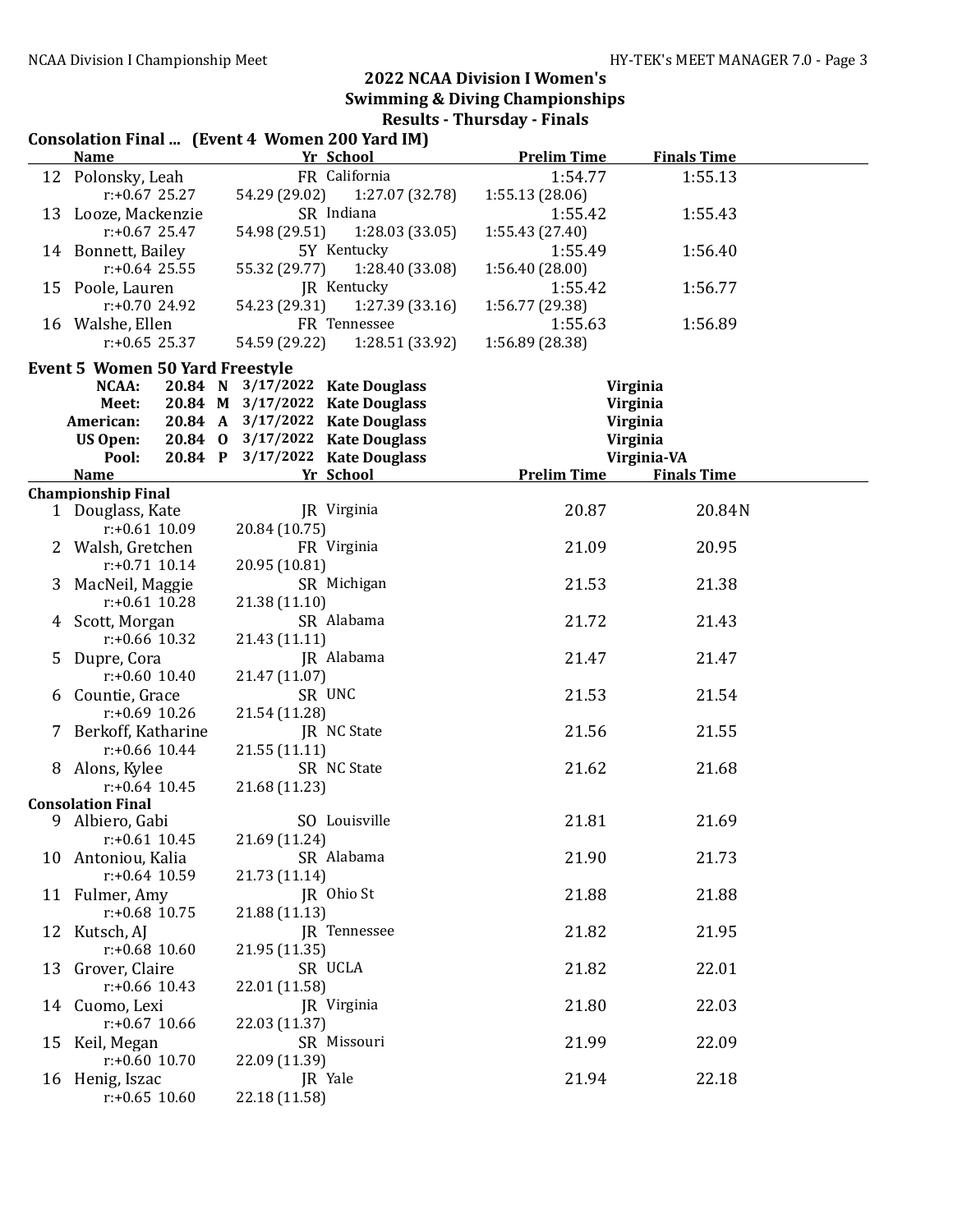#### Event 6 Women 1 mtr Diving

|                |                                               |                                   |  |                                 | Meet: 365.75 M 3/17/2022 Mia Vallee               |                                                | Miami (Florida)                                       |
|----------------|-----------------------------------------------|-----------------------------------|--|---------------------------------|---------------------------------------------------|------------------------------------------------|-------------------------------------------------------|
|                | Pool:                                         |                                   |  |                                 | 381.65 P 2/22/2011 Abby Johnson                   | <b>Duke</b>                                    |                                                       |
|                | <b>Name</b>                                   |                                   |  |                                 | Yr School                                         | <b>Prelim Score</b>                            | <b>Finals Score</b>                                   |
|                | <b>Championship Final</b>                     |                                   |  |                                 |                                                   |                                                |                                                       |
|                | 1 Vallee, Mia                                 |                                   |  |                                 | JR Miami (Florida)                                | 309.75                                         | 365.75 M                                              |
| $\overline{2}$ | Bacon, Sarah                                  |                                   |  |                                 | SR Minnesota                                      | 329.85                                         | 356.60                                                |
| 3              | Vasquez Montano, Aranza                       |                                   |  |                                 | SO UNC                                            | 327.85                                         | 354.75                                                |
| 4              | Hernandez, Hailey                             |                                   |  |                                 | FR Texas                                          | 316.20                                         | 348.50                                                |
| 5              | Schnell, Delaney                              |                                   |  |                                 | JR Arizona                                        | 334.10                                         | 339.05                                                |
| 6              | O'Meara, Margo                                |                                   |  |                                 | FR Duke                                           | 312.95                                         | 322.75                                                |
| 7              | Amer, Maha                                    |                                   |  |                                 | JR Florida                                        | 313.90                                         | 316.70                                                |
| 8              | Gilliland, Tarrin                             |                                   |  |                                 | SO Indiana                                        | 314.00                                         | 293.90                                                |
|                | <b>Consolation Final</b>                      |                                   |  |                                 |                                                   |                                                |                                                       |
|                | 9 Schultz, Brooke                             |                                   |  |                                 | SR South Carolina                                 | 307.60                                         | 331.95                                                |
|                | 10 Gullstrand, Emma                           |                                   |  |                                 | SO Miami (Florida)                                | 300.65                                         | 328.50                                                |
|                | 11 Hayden, Kristen                            |                                   |  |                                 | SR Indiana                                        | 299.75                                         | 312.95                                                |
|                | 12 Fowler, Anne                               |                                   |  |                                 | SO Indiana                                        | 294.15                                         | 302.50                                                |
| 13             | Lavenant, Montserrat                          |                                   |  |                                 | SO LSU                                            | 291.30                                         | 297.15                                                |
|                | 14 Straub, Kelly                              |                                   |  |                                 | SR Notre Dame                                     | 294.55                                         | 294.45                                                |
| 15             | Pineda, Paola                                 |                                   |  |                                 | SR Texas                                          | 297.05                                         | 291.85                                                |
|                | 16 Knight, Kyndal                             |                                   |  |                                 | SR Kentucky                                       | 302.20                                         | 278.75                                                |
|                |                                               |                                   |  |                                 |                                                   |                                                |                                                       |
|                | <b>Event 7 Women 200 Yard Freestyle Relay</b> |                                   |  |                                 |                                                   |                                                |                                                       |
|                |                                               |                                   |  |                                 | NCAA: 1:24.47 N 2/16/2022 Virginia                |                                                |                                                       |
|                |                                               |                                   |  |                                 | K Douglass, A Walsh, A Cuomo, G Walsh             |                                                |                                                       |
|                |                                               | Meet: 1:24.55 M 3/21/2019         |  |                                 | California                                        |                                                |                                                       |
|                |                                               |                                   |  |                                 |                                                   | M Murphy, K McLaughlin, A Bilquist, A Weitzeil |                                                       |
|                | American: 1:24.47 A 2/16/2022                 |                                   |  |                                 | Virginia                                          |                                                |                                                       |
|                | US Open: 1:24.47 0 2/16/2022                  |                                   |  |                                 | K Douglass, A Walsh, A Cuomo, G Walsh<br>Virginia |                                                |                                                       |
|                |                                               |                                   |  |                                 | K Douglass, A Walsh, A Cuomo, G Walsh             |                                                |                                                       |
|                |                                               |                                   |  |                                 | Pool: 1:24.47 P 2/16/2022 Virginia                |                                                |                                                       |
|                |                                               |                                   |  |                                 | K Douglass, A Walsh, A Cuomo, G Walsh             |                                                |                                                       |
|                | <b>Team</b>                                   |                                   |  |                                 | Relay                                             | <b>Seed Time</b>                               | <b>Finals Time</b>                                    |
|                |                                               |                                   |  |                                 |                                                   | 1:24.47                                        | 1:24.96                                               |
|                | 1 Virginia<br>1) Douglass, Kate JR            |                                   |  |                                 | 2) r:0.39 Walsh, Alex SO                          | 3) r:0.11 Cuomo, Lexi JR                       | 4) r:0.23 Walsh, Gretchen FR                          |
|                |                                               | $r: +0.64$ 10.17                  |  | 21.06 (21.06)                   | 31.41 (10.35)                                     | 42.52 (21.46)                                  |                                                       |
|                |                                               | 52.78 (10.26)                     |  | 1:04.38(21.86)                  | 1:14.17(9.79)                                     | 1:24.96 (20.58)                                |                                                       |
|                |                                               |                                   |  |                                 |                                                   |                                                |                                                       |
|                | 2 Alabama                                     |                                   |  |                                 | 2) r:0.29 Scott, Morgan SR                        | 1:26.38                                        | 1:25.47                                               |
|                | 1) Antoniou, Kalia SR                         |                                   |  |                                 |                                                   |                                                | 3) r:+0.00 Winter, Kailyn FR 4) r:0.19 Dupre, Cora JR |
|                |                                               | $r: +0.66$ 10.57                  |  | 21.64 (21.64)                   | 31.63 (9.99)                                      | 42.92 (21.28)<br>1:25.47 (21.13)               |                                                       |
|                |                                               | 52.95 (10.03)                     |  | 1:04.34 (21.42)                 | 1:14.31(9.97)                                     |                                                |                                                       |
| 3              | <b>NC State</b>                               |                                   |  |                                 |                                                   | 1:26.51                                        | 1:26.37                                               |
|                | 1) Berkoff, Katharine JR                      | $r: +0.67$ 10.51                  |  |                                 | 2) r:0.31 Alons, Kylee SR                         |                                                | 3) r:0.29 Hansson, Sophie SR 4) r:0.08 Arens, Abby SO |
|                |                                               |                                   |  | 21.58 (21.58)                   | 31.78 (10.20)                                     | 43.07 (21.49)                                  |                                                       |
|                |                                               | 53.62 (10.55)                     |  | 1:05.12(22.05)                  | 1:14.93(9.81)                                     | 1:26.37(21.25)                                 |                                                       |
|                | 4 Ohio St                                     |                                   |  |                                 |                                                   | 1:27.19                                        | 1:26.74                                               |
|                |                                               | 1) Zenick, Katherine SO           |  |                                 | 2) r:0.14 Fulmer, Amy JR                          | 3) r:0.31 Crane, Emily SR                      | 4) r:0.16 Ivan, Teresa FR                             |
|                |                                               | $r: +0.60$ 10.51<br>53.35 (10.20) |  | 21.91 (21.91)<br>1:05.06(21.91) | 31.97 (10.06)<br>1:15.30(10.24)                   | 43.15 (21.24)<br>1:26.74 (21.68)               |                                                       |
|                |                                               |                                   |  |                                 |                                                   |                                                |                                                       |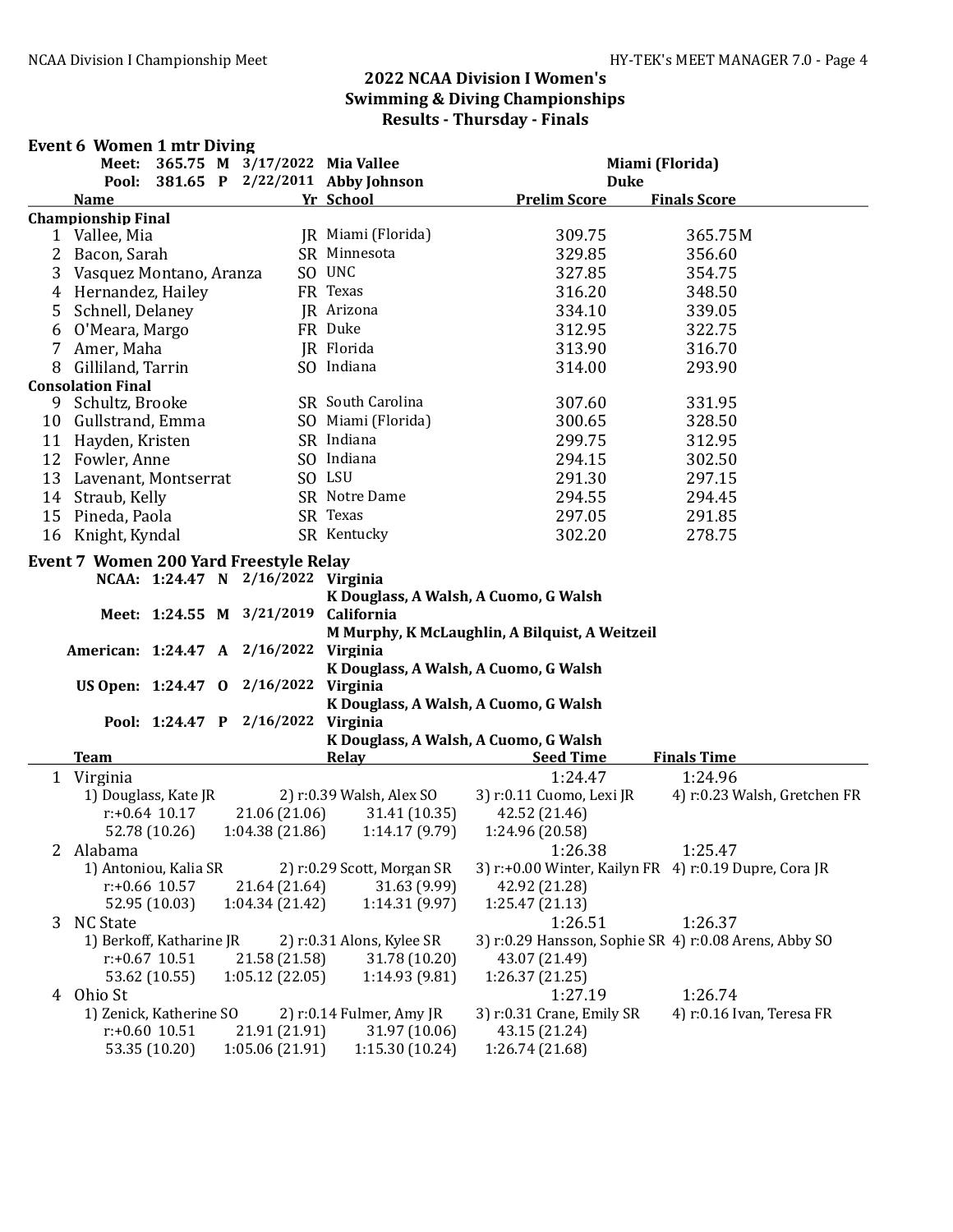#### (Event 7 Women 200 Yard Freestyle Relay)

|    | <b>Team</b>                                         |                 | Relay                             | <b>Seed Time</b>                                                                         | <b>Finals Time</b>                                        |
|----|-----------------------------------------------------|-----------------|-----------------------------------|------------------------------------------------------------------------------------------|-----------------------------------------------------------|
|    | 5 Louisville                                        |                 |                                   | 1:27.08                                                                                  | 1:26.83                                                   |
|    | 1) Albiero, Gabi SO                                 |                 |                                   | 2) r:0.12 Regenauer, Christian3) r:0.22 Ulett, Tristen SO                                | 4) r:0.19 Openysheva, Arina Sl                            |
|    | $r: +0.60$ 10.53                                    | 21.74 (21.74)   | 31.80 (10.06)                     | 43.22 (21.48)                                                                            |                                                           |
|    | 53.42 (10.20)                                       | 1:04.93(21.71)  | 1:15.25(10.32)                    | 1:26.83 (21.90)                                                                          |                                                           |
|    | 6 Stanford                                          |                 |                                   | 1:26.52                                                                                  | 1:26.90                                                   |
|    | 1) Huske, Torri FR                                  |                 | 2) r:0.20 Ruck, Taylor JR         | 3) r:0.30 Goeders, Anya SR                                                               | 4) r:0.24 Wheal, Emma JR                                  |
|    | $r: +0.62$ 10.35                                    | 21.76 (21.76)   | 31.86 (10.10)                     | 43.17 (21.41)                                                                            |                                                           |
|    | 53.18 (10.01)                                       | 1:04.72 (21.55) | 1:15.24(10.52)                    | 1:26.90 (22.18)                                                                          |                                                           |
|    | 7 Michigan                                          |                 |                                   | 1:26.74                                                                                  | 1:27.04                                                   |
|    | 1) Flynn, Lindsay FR                                |                 |                                   | 2) r:0.03 Newman, Claire SO 3) r:0.16 MacNeil, Maggie SR 4) r:0.12 Carter, Olivia SR     |                                                           |
|    | $r: +0.64$ 10.67                                    | 22.01 (22.01)   | 32.09 (10.08)                     | 43.60 (21.59)                                                                            |                                                           |
|    | 53.54 (9.94)                                        | 1:04.75(21.15)  | 1:15.28(10.53)                    | 1:27.04 (22.29)                                                                          |                                                           |
| 8  | Missouri                                            |                 |                                   | 1:27.41                                                                                  | 1:27.06                                                   |
|    | 1) Keil, Megan SR                                   |                 |                                   | 2) r:0.24 Thompson, Sarah 5Y3) r:0.12 Feddersen, Amy JR 4) r:0.30 Smith, Sierra SO       |                                                           |
|    | $r: +0.62$ 10.73                                    | 22.06 (22.06)   | 31.90 (9.84)                      | 43.29 (21.23)                                                                            |                                                           |
|    |                                                     | 1:05.03(21.74)  | 1:15.51(10.48)                    |                                                                                          |                                                           |
|    | 53.58 (10.29)                                       |                 |                                   | 1:27.06 (22.03)                                                                          |                                                           |
| 9  | Florida                                             |                 |                                   | 1:28.15                                                                                  | 1:27.16                                                   |
|    | 1) Nikonova, Ekaterina FR 2) r:0.21 Bates, Talia JR |                 |                                   | 3) r:0.20 Mack, Katie JR                                                                 | 4) r:0.06 Cronk, Micayla FR                               |
|    | $r: +0.68$ 10.66                                    | 22.16 (22.16)   | 32.28 (10.12)                     | 43.69 (21.53)                                                                            |                                                           |
|    | 53.80 (10.11)                                       | 1:05.34(21.65)  | 1:15.57(10.23)                    | 1:27.16 (21.82)                                                                          |                                                           |
|    | 10 UNC                                              |                 |                                   | 1:27.13                                                                                  | 1:27.31                                                   |
|    | 1) Countie, Grace SR                                |                 | 2) r:0.20 Nel, Olivia FR          | 3) r:0.29 Lindner, Sophie SR 4) r:0.10 Lowe, Heidi SR                                    |                                                           |
|    | $r: +0.70$ 10.29                                    | 21.44 (21.44)   | 31.60 (10.16)                     | 43.08 (21.64)                                                                            |                                                           |
|    | 53.61 (10.53)                                       |                 | $1:05.33(22.25)$ $1:15.60(10.27)$ | 1:27.31 (21.98)                                                                          |                                                           |
|    | 11 California                                       |                 |                                   | 1:27.84                                                                                  | 1:27.36                                                   |
|    | 1) Riley, Eloise JR                                 |                 | 2) r:0.14 Garcia, Elise SR        | 3) r:0.17 Ivey, Isabel SR                                                                | 4) r:0.29 Davidson, Emma JR                               |
|    | $r: +0.67$ 10.81                                    | 22.39 (22.39)   | 32.51 (10.12)                     | 44.04 (21.65)                                                                            |                                                           |
|    | 54.05 (10.01)                                       | 1:05.29 (21.25) | 1:15.68(10.39)                    | 1:27.36 (22.07)                                                                          |                                                           |
|    | *12 Southern California                             |                 |                                   | 1:28.00                                                                                  | 1:27.84                                                   |
|    | 1) Delgado, Anicka SO                               |                 |                                   | 2) r:0.19 Transom, Laticia-Lei3) r:0.18 Sheridan, Calypso 5Y4) r:0.21 Dobler, Kaitlyn SO |                                                           |
|    | $r: +0.64$ 10.83                                    | 22.18 (22.18)   | 32.60 (10.42)                     | 44.19 (22.01)                                                                            |                                                           |
|    | 54.48 (10.29)                                       | 1:05.99(21.80)  | 1:16.22(10.23)                    | 1:27.84 (21.85)                                                                          |                                                           |
|    | *12 Texas                                           |                 |                                   | 1:28.06                                                                                  | 1:27.84                                                   |
|    | 1) Cooper, Grace SO                                 |                 | 2) r:0.33 Sticklen, Emma SO       | 3) r:0.18 Pash, Kelly JR                                                                 | 4) r:0.25 Semenuk, Bridget JR                             |
|    | $r: +0.62$ 10.68                                    | 22.26 (22.26)   | 32.56 (10.30)                     | 44.18 (21.92)                                                                            |                                                           |
|    | 54.36 (10.18)                                       | 1:05.83(21.65)  | 1:16.23(10.40)                    | 1:27.84 (22.01)                                                                          |                                                           |
|    | 14 Arkansas                                         |                 |                                   | 1:28.19                                                                                  | 1:27.95                                                   |
|    |                                                     |                 | 2) r:0.07 Melton, Kobie SR        |                                                                                          | 3) r:0.05 Cothern, Bella SO 4) r:0.22 Sansores De La Fuen |
|    | 1) Barclay, Emily SR<br>$r: +0.64$ 10.77            |                 |                                   |                                                                                          |                                                           |
|    |                                                     | 22.33 (22.33)   | 32.50 (10.17)                     | 44.07 (21.74)                                                                            |                                                           |
|    | 54.25 (10.18)                                       | 1:05.96 (21.89) | 1:16.47(10.51)                    | 1:27.95 (21.99)                                                                          |                                                           |
|    | 15 Tennessee                                        |                 |                                   | 1:27.39                                                                                  | 1:28.36                                                   |
|    | 1) Kutsch, AJ JR                                    |                 |                                   | 2) r:0.35 McSharry, Mona SO 3) r:0.34 Harper, Olivia SO                                  | 4) r:0.33 Rumley, Jasmine FR                              |
|    | $r: +0.67$ 11.09                                    | 22.71 (22.71)   | 32.73 (10.02)                     | 44.28 (21.57)                                                                            |                                                           |
|    | 54.75 (10.47)                                       | 1:06.48 (22.20) | 1:16.97(10.49)                    | 1:28.36 (21.88)                                                                          |                                                           |
|    | 16 Georgia                                          |                 |                                   | 1:28.87                                                                                  | 1:28.50                                                   |
|    | 1) McCarty, Eboni FR                                |                 | 2) r:0.19 Parker, Maxine SO       | 3) r:0.36 Fa'Amausili, Gabi 5Y4) r:0.22 Hartman, Zoie JR                                 |                                                           |
|    | $r: +0.70$ 10.86                                    | 22.56 (22.56)   | 32.94 (10.38)                     | 44.29 (21.73)                                                                            |                                                           |
|    | 54.66 (10.37)                                       | 1:06.40(22.11)  | 1:16.84(10.44)                    | 1:28.50(22.10)                                                                           |                                                           |
| 17 | Northwestern                                        |                 |                                   | 1:28.28                                                                                  | 1:28.59                                                   |
|    | 1) Smith, Maddie 5Y                                 |                 | 2) r:0.10 Larson, Ally JR         | 3) r:0.04 Hellmer, Jasmine SR 4) r:0.15 Vovk, Tara SR                                    |                                                           |
|    | $r: +0.63$ 10.54                                    | 21.79 (21.79)   | 31.95 (10.16)                     | 43.66 (21.87)                                                                            |                                                           |
|    | 53.98 (10.32)                                       | 1:06.03(22.37)  | 1:16.64(10.61)                    | 1:28.59 (22.56)                                                                          |                                                           |